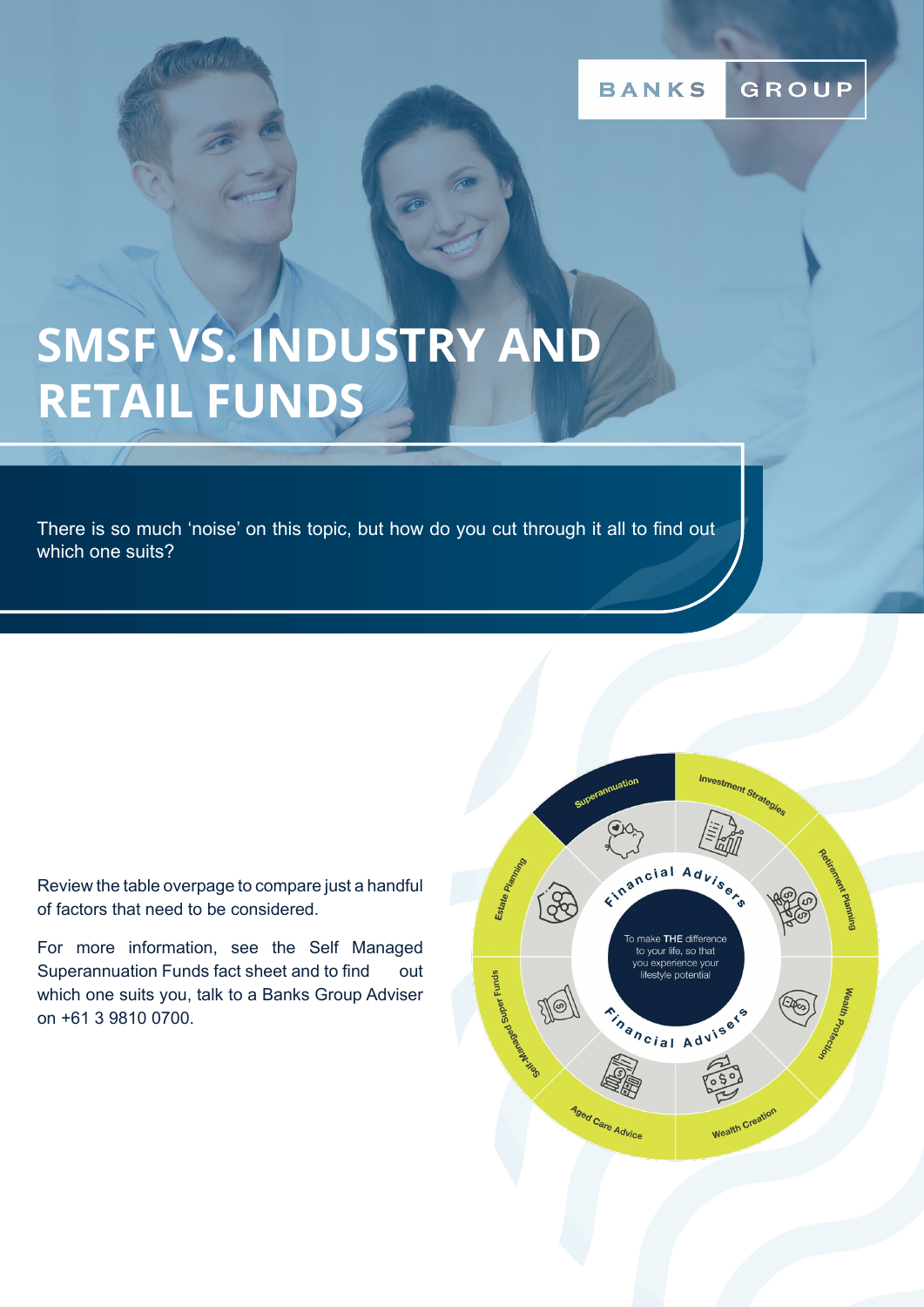|                                    | <b>SMSF</b>                                                                                                                                                                                                                                                  | <b>Other super funds</b>                                                                                                                                                                                           |
|------------------------------------|--------------------------------------------------------------------------------------------------------------------------------------------------------------------------------------------------------------------------------------------------------------|--------------------------------------------------------------------------------------------------------------------------------------------------------------------------------------------------------------------|
| <b>Members and trustees</b>        | members. All members are either<br>individual trustees or directors of a<br>corporate trustee of the fund. This<br>means all members are involved in<br>managing the SMSF.                                                                                   | Can have a maximum of $six$ Usually no limit on the number of<br>members. Professional, licensed<br>trustees<br>responsible<br>for<br>are<br>managing the fund.                                                    |
| <b>Responsibility</b>              | Trustees are expected to have<br>knowledge of tax and super laws and<br>must make sure their fund complies<br>with those laws. Compliance risk<br>is held by the SMSF trustees, who<br>can be personally fined if their fund<br>breaches superannuation law. | Compliance risk is held by the<br>professional licensed trustee.                                                                                                                                                   |
| <b>Investments</b>                 | Trustees develop and implement<br>the fund's investment strategy, and<br>make all investment decisions.<br>You're also allowed to borrow to buy<br>those investments (known as direct)<br>gearing).                                                          | Most allow you some control over<br>the mix and risk level of your super<br>investments, but you generally can't<br>choose the specific assets your<br>super will be invested in. No direct<br>gearing is allowed. |
| <b>Insurance</b>                   | members.                                                                                                                                                                                                                                                     | Trustees must consider whether Many offer insurance cover to<br>to purchase insurance for their members. Please review the 'Life<br>Insurance in Super' fact sheet for<br>more information.                        |
| <b>Regulation</b>                  | Regulated by the ATO, Trustees are<br>required to engage with the ATO.<br>They may also engage professionals<br>to assist with the compliance of their<br>fund.                                                                                              | Regulated<br>the<br>Australian<br>by<br>Prudential<br>Regulation Authority<br>(APRA). Generally members don't<br>have to engage with APRA.                                                                         |
| <b>Fraudulent conduct or theft</b> | Members may have legal options Members<br>under Corporations Law but there<br>is no guarantee that compensation   the event of fraud or theft.<br>will be awarded.                                                                                           | eligible<br>for<br>may<br>be<br>government financial assistance in                                                                                                                                                 |

Source: Australian Taxation Office